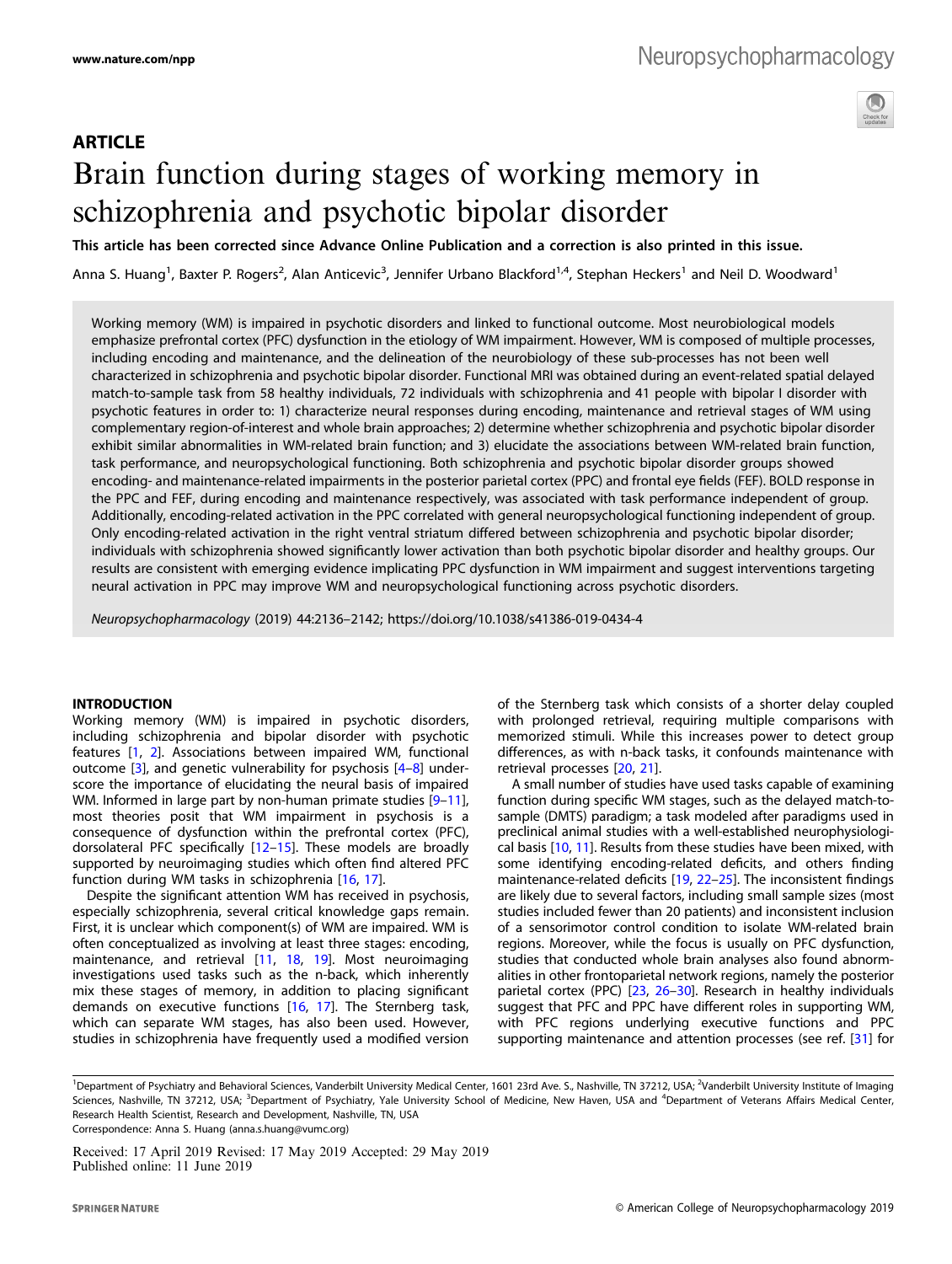2137

| Table 1.<br>Demographics of study participants |                                       |      |                             |       |                                       |       |                |           |        |
|------------------------------------------------|---------------------------------------|------|-----------------------------|-------|---------------------------------------|-------|----------------|-----------|--------|
|                                                | <b>Healthy Subjects</b><br>$(N = 58)$ |      | Schizophrenia<br>$(N = 72)$ |       | <b>Bipolar Disorder</b><br>$(N = 41)$ |       |                |           |        |
| Variable                                       | Mean/n                                | SD   | Mean/n                      | SD    | Mean/n                                | SD    | df             | $X^2/t/F$ | p      |
| Gender (M:F)                                   | 37:21                                 |      | 48:24                       |       | 24:17                                 |       | $\overline{2}$ | 0.75      | .688   |
| Ethnicity (W:AA:O)                             | 41:13:4                               |      | 56:15:1                     |       | 35:4:2                                |       | 4              | 5.49      | .240   |
| Age                                            | 29.2                                  | 9.5  | 27.9                        | 9.4   | 31.3                                  | 12.0  | 2,168          | 1.48      | .232   |
| Education                                      | 16.0                                  | 1.9  | 13.6                        | 2.0   | 14.4                                  | 1.9   | 2,168          | 23.98     | < .001 |
| <b>Maternal Education</b>                      | 14.8                                  | 2.4  | 14.8                        | 2.8   | 14.5                                  | 2.5   | 2,165          | 0.13      | .876   |
| <b>Paternal Education</b>                      | 15.1                                  | 2.9  | 14.8                        | 3.9   | 15.3                                  | 3.1   | 2,162          | 0.10      | .904   |
| SCIP Z score                                   | 0.30                                  | 0.60 | $-0.74$                     | 0.77  | $-0.53$                               | 0.94  | 2,167          | 30.98     | < .001 |
| <b>WTAR</b>                                    | 114.0                                 | 8.9  | 104.2                       | 13.0  | 107.9                                 | 12.1  | 2,166          | 11.40     | < .001 |
| Duration of Illness (years)                    |                                       |      | 7.1                         | 8.3   | 6.9                                   | 8.3   | 109            | 0.13      | .901   |
| <b>PANSS Positive</b>                          |                                       | -    | 15.1                        | 8.8   | 12.2                                  | 9.2   | 111            | 1.61      | .109   |
| <b>PANSS Negative</b>                          |                                       | -    | 13.4                        | 5.3   | 9.9                                   | 2.5   | 111            | 4.03      | < .001 |
| PANSS General                                  |                                       |      | 27.8                        | 8.2   | 24.8                                  | 7.8   | 111            | 1.85      | .067   |
| <b>YMRS</b>                                    |                                       |      | 4.1                         | 8.3   | 5.3                                   | 11.1  | 103            | $-0.60$   | .553   |
| APD Dose (mg, in CPZ equivalents)              |                                       |      | 373.0                       | 234.4 | 248.1                                 | 176.3 | 83             | 2.46      | .016   |

AA African American, APD antipsychotic drug, CPZ chlorpromazine, F female, M male, O other, PANSS positive and negative syndrome scale, SCIP screen for cognitive impairment in psychiatry, W White, WTAR Wechsler test of adult reading, YMRS Young mania rating scale

review). Few studies have focused on PPC effects in schizophrenia. A recent study explored PPC deficits associated with WM storage in schizophrenia and found that individuals with schizophrenia were less able to flexibly modulate their PPC activation depending on WM storage requirements, and that the degree of PPC impairment was associated with general cognition [\[32](#page-6-0)]. Broadly speaking though, an a-priori interest in PFC dysfunction, coupled with modest sample sizes and study designs that confound different WM processes has biased the literature towards a PFC-centric view of WM impairment in psychosis.

Another important unresolved question is whether schizophrenia and psychotic bipolar disorder show similar neurobiological changes underlying WM impairments. A recent study found increased frontoparietal network activation in both schizophrenia and bipolar disorder, with schizophrenia showing greater activa-tion than bipolar disorder [[33](#page-6-0)]. While this study had a large sample size, they used a n-back task and network analyses, so were not able to investigate separable WM processes, or frontal and parietal regions separately. Another study found the opposite gradient in the dorsolateral PFC, whereby individuals with schizophrenia showed the lowest activation, followed by individuals with bipolar disorder then healthy individuals [\[34](#page-6-0)]. This study did not examine regions that differ between all three groups across the whole brain. To our knowledge, no study has so far investigated neural responses to specific WM stages in both schizophrenia and psychotic bipolar disorder.

The current investigation utilized an event-related spatial WM task in a relatively large sample of individuals with psychosis and healthy individuals in order to: 1) characterize neural responses during WM encoding, maintenance, and retrieval; 2) determine if individuals with schizophrenia and psychotic bipolar disorder demonstrate similar abnormalities in WM-related brain activity; and 3) elucidate the associations between WM-related brain activation, task performance, and general cognitive function.

# METHODS

# Participants

Sixty-two healthy individuals, 90 individuals with schizophrenia spectrum disorders, and 49 individuals with bipolar I disorder with psychotic features were initially screened for inclusion in this investigation. Twenty-nine subjects were subsequently excluded after being found ineligible for the study or withdrawing consent (healthy:  $n = 1$ ; schizophrenia:  $n = 1$ ; bipolar disorder:  $n = 1$ ), and for having a WM accuracy lower than 60% (healthy:  $n = 3$ ; schizophrenia:  $n = 17$ ; bipolar disorder:  $n = 7$ ). Thus, the final sample consisted of 58 healthy individuals, 72 individuals with schizophrenia spectrum disorders (12 schizoaffective disorder, 17 schizophreniform disorder and 43 schizophrenia patients) and 41 individuals with psychotic bipolar disorder (see Table 1 for demographics). Individuals with schizophrenia and psychotic bipolar disorder were recruited from inpatient and outpatient services at the Vanderbilt Psychiatric Hospital in Nashville, Tennessee. Healthy individuals were recruited from Nashville and the surrounding area through advertisement. This study was approved by the Vanderbilt University Institutional Review Board and all participants provided written informed consent prior to participating in this study and received financial compensation.

The Structured Clinical Interview for Diagnosing DSM-IV Disorders (SCID; [[35\]](#page-6-0)) was administered to confirm diagnoses in patients and rule out current or past psychiatric illnesses in healthy participants. Clinical symptoms of psychosis and mania were quantified in patients with the Positive and Negative Syndrome Scale (PANSS; [[36\]](#page-6-0)), and Young Mania Rating Scale (YMRS; [[37\]](#page-6-0)). All study participants were administered the Wechsler Test of Adult Reading (WTAR: [[38](#page-6-0)]), a single wordreading test of estimated premorbid intellectual functioning, and the Screen for Cognitive Impairment in Psychiatry (SCIP; [\[39](#page-6-0)]), a brief test of neuropsychological functioning that assesses verbal learning, WM, processing speed, and verbal fluency. Exclusion criteria included estimated premorbid IQ of less than 75, age less than 18 or greater than 55, presence of medical illness that would affect study participation (e.g. diabetes, cardiovascular or central nervous system disorder, history of significant head trauma), reported pregnancy or lactation, history of substance abuse/ dependence (3-months in patients; lifetime in healthy individuals), psychotropic drug use (healthy individuals), and any MRI contraindications (e.g. metal implants, claustrophobia).

# Spatial Working Memory Task

Participants performed a spatial WM task virtually identical to that used in several prior neuroimaging investigations of spatial WM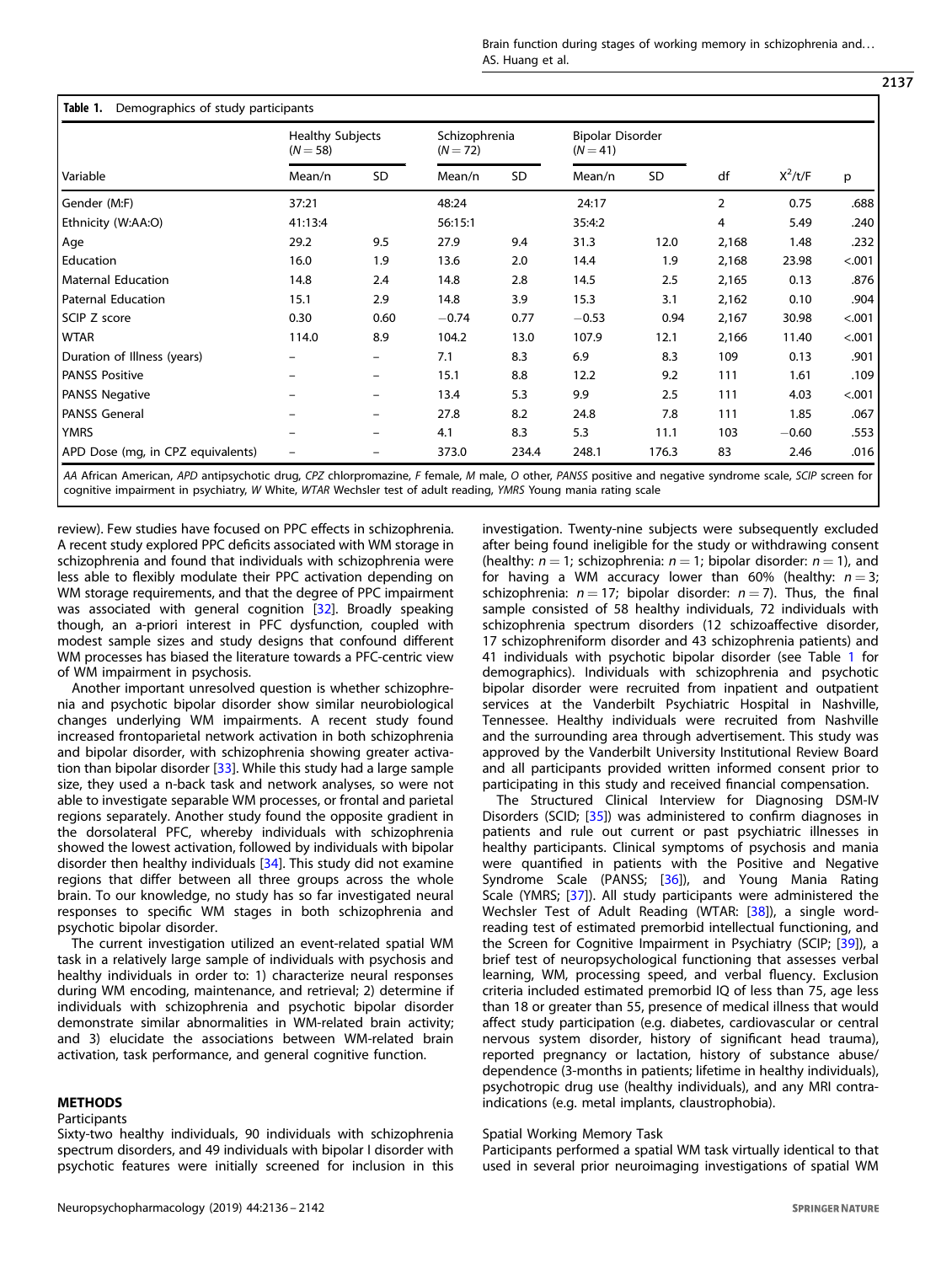Brain function during stages of working memory in schizophrenia and. . . AS. Huang et al.

<span id="page-2-0"></span>2138



Fig. 1 a Schematic of the spatial delayed match-to-sample working memory task. b Accuracy (measured as d') and reaction time in working memory (WM) and control (CTL) condition for healthy controls (HC), schizophrenia (SZ) and Bipolar Disorder (BP) groups. **b** There were no differences between groups in accuracy. There was a significant difference in reaction time for both WM (F(2,168) = 3.55,  $p < .05$ ) and CTL conditions (F(2,168) = 5.01,  $p < .01$ )

[[18,](#page-6-0) [19\]](#page-6-0). For a detailed description of task parameters, see Supplemental Methods (Fig. 1a). Briefly, on WM trials, participants remembered the locations of 3 sequentially presented dots. After a 16 sec delay, participants responded to a probe location with a button press indicating whether the probe appeared in one of the to be remembered locations or not. Sensorimotor control trials were identical to WM trials except that subjects were instructed to ignore the location of the dots and press both buttons simultaneously during the probe. Different colored dots were used to cue subjects to condition (red  $=$  WM; grey  $=$  Control).

# Neuroimaging data acquisition and preprocessing

Imaging data were acquired on a 3T Philips Intera Achieva scanner located at the Vanderbilt University Institute of Imaging Science during a single scanning session which included a T1 weighted structural scan (1  $mm<sup>3</sup>$  isotropic voxel resolution) and up to 6 echo-planar imaging (EPI) functional scans (3 mm<sup>3</sup> isotropic voxel resolution). Acquisition parameters and image processing are described in detail in the Supplemental Methods. Briefly, preprocessing steps included the following: 1) segmentation of T1-weighted images; 2) slice timing and motion correction of the EPI functional scans; 3) co-registration of EPI functional runs to native space T1-weighted images; 4) spatial normalization to Montreal Neurological Institute (MNI) space; and 5) spatial smoothing of the EPI functional data (6 mm FWHM).

# Functional neuroimaging data analysis

First-level model definition. A General Linear Model (GLM) was created for each participant with regressors defined for three conditions: WM trials with correct responses, WM trials with incorrect responses, and control trials. Each trial was modeled with four stages: encoding (4–8 s), early delay (12–15 s), late delay (17–20 s), and retrieval (24–25 s), convolved to canonical hemodynamic response functions. Onset times were relative to the initial fixation. The six motion parameters were included as covariates in the first-level model. We separately modeled earlyand late-delay periods based on neurophysiological studies, which showed that neurons with sustained activation across the delay period showed differential profiles. Some neurons showed a ramping down of activity across the delay, while others showed activity ramping up, thought to represent neural activity involved in stimulus encoding and preparation for action respectively [[10](#page-6-0)]. For each individual, estimated parameters of the regressors (beta weights) were calculated for each voxel using the GLM and the resulting statistical maps from the contrast of WM correct trials only versus control trials for encoding, early delay, late delay and retrieval stages were used in the region-of-interest (ROI) and whole brain voxel-wise analyses described below.

Region-of-Interest Analyses. Consistent with prior studies using the same task, BOLD responses were extracted from 6 mm spherical ROIs centered on the following frontal and parietal regions consistently implicated in spatial WM: (1) middle frontal gyrus (MFG); (2) anterior insula (AI); (3) frontal eye fields (FEF); (4) intraparietal sulcus (IPS); and (5) superior parietal lobule (SPL). Locations of the ROIs, in MNI coordinates are presented in the Supplemental Methods. To identify specific coordinates for these ROIs, we selected bilateral peak coordinates from the WM > Control trials contrast, during the early delay (across all subjects) that was closest to coordinates based on spatial WM literature in healthy individuals [[18,](#page-6-0) [19,](#page-6-0) [40](#page-6-0)]. By selecting the coordinates from our task, we were choosing locations informed by the literature and showing maximal condition effect to investigate group differences. Average beta values for these ROIs were extracted from the WM > Control trials contrast for each subject at each stage. One-way ANOVAs were then performed for each stage and ROI separately with group entered as a between-subjects variable. Multiple comparisons were controlled using a Bonferroni adjusted α based on 5 tests conducted (significance measured as α ≤ 0.01). Post hoc differences were tested using least significant difference.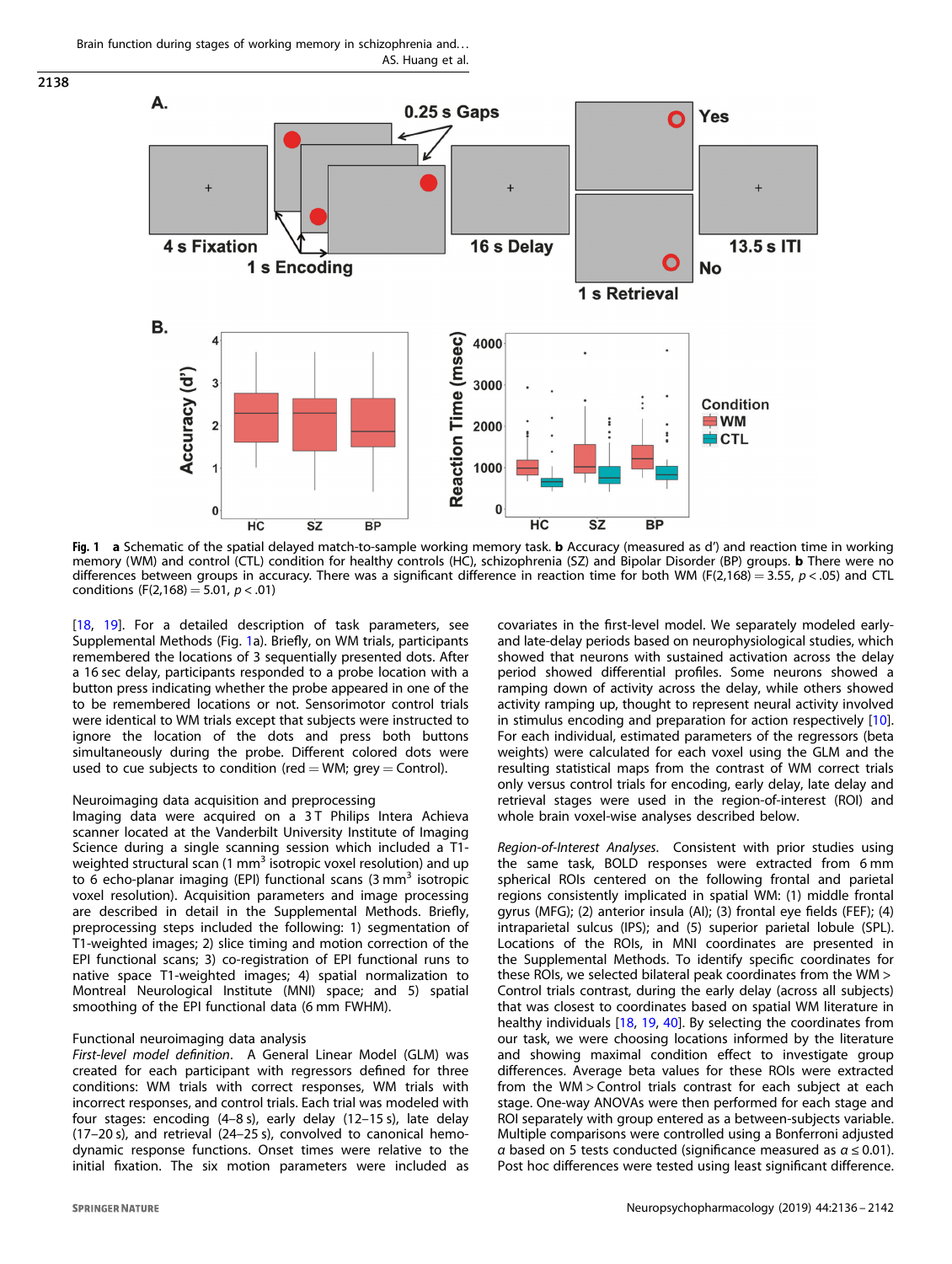Time courses for percent signal change were calculated to visualize activation across WM trials as described in the Supplemental Methods.

Whole Brain Analyses. The ROI analysis was complemented by a whole brain voxel-wise analysis. Briefly, individual subject WM > Control trials contrast maps for each stage were entered into separate one-way ANOVAs. Given our interest in group differences in task relevant brain regions, we masked the group analysis with the condition effect of WM > Control trials (threshold at voxel-wise  $p < .05$ ) for the corresponding stage using small volume cluster correction (SVC). Average betas from clusters surviving thresholding at p < .05 (FWE cluster-level corrected), voxel-wise threshold of  $p < .001$ , were extracted for post hoc analyses investigating differences between the three groups and for associations with task performance and neuropsychological functioning.

# Association with task performance, neurocognition and clinical measures

Brain behavior correlation analyses focused on voxel-wise clusters from the whole brain analyses as these voxels showed the greatest difference between groups. Separate linear regression models that controlled for group membership were used to test associations between WM-related brain activation for each cluster and task performance, and each cluster and SCIP scores. Similarly, in analyses restricted to the two patient groups, separate linear regression models controlling for group were used to test associations between WM-related brain activations in each cluster and clinical measures (PANSS positive, negative and general scores) and medication (CPZ equivalents).

# RESULTS

#### Behavioral Results

Task performance data are presented in Fig. [1b](#page-2-0) and Supplementary Table 1. Accuracy (calculated as d') did not differ between groups (F(2,167) = 1.603,  $p = .204$ ). For median reaction time (RT), main effects of condition (F(2,167) = 5.962,  $p = .003$ ; WM > Control trials), and group (F(2,167) = 141.431,  $p < .001$ ) were detected. The group x condition interaction was not significant ( $F(2,167) = 0.135$ ,  $p = .874$ ). Post hoc contrasts indicated that compared to healthy individuals, median RTs were longer in both schizophrenia  $(p=.032)$  and bipolar disorder  $(p=.006)$ , with no difference between the two patient groups ( $p = .358$ ).

# Neuroimaging Results: Region-of-Interest analyses

See Supplemental Table 2 for group mean beta values for each ROI and post hoc significance testing of group differences.

Encoding. A one-way ANOVA revealed significant group effects in the FEF  $(F(2,168) = 8.160, p < .001)$ , SPL  $(F(2,168) = 12.088,$  $p < .001$ ) and IPS (F(2,168) = 8.758,  $p < .001$ ) (Fig. 2). Post hoc comparisons indicated that activation in all three regions was higher in healthy individuals compared to both schizophrenia and bipolar disorder groups, but not significantly different between schizophrenia and bipolar disorder groups.

Maintenance. There were no significant group effects in any of the ROIs during the early delay period. During the late delay period, the FEF and IPS showed significant differences between groups (F(2,168) = 10.721,  $p < .001$  and F(2,168) = 6.721,  $p = .002$ respectively) (Fig. 2). Post hoc analyses showed that healthy individuals had significantly greater activation in both regions compared to schizophrenia and bipolar disorder groups. The two patient groups did not significantly differ from each other.

Retrieval. There were no significant retrieval-related group effects in any of the pre-defined ROIs.

Brain function during stages of working memory in schizophrenia and. . . AS. Huang et al.

2139



Fig. 2 BOLD activation (in arbitrary units) during WM encoding and late delay in frontal and parietal regions-of-interest (ROIs) commonly involved in spatial working memory. One-way ANOVA identified significant group effects in the intraparietal sulcus (IPS), superior parietal lobule (SPL) and frontal eye fields (FEF) during encoding, and IPS and FEF during the late delay ( $p < .01$ ,  $p < .001$ ). Post hoc contrasts revealed that activation in these ROIs was reduced in schizophrenia (SZ) and psychotic bipolar disorder (BP) compared to healthy individuals (HC). No significant group effects were seen in the anterior insula (AI) and middle frontal gyrus (MFG) during either encoding or late delay. The early delay and probe are not included in this figure as no significant group effects were found in any ROI during those stages

# Neuroimaging results: whole brain analyses

Whole brain activations (i.e. WM > Control trials) within each group for the 4 WM stages are presented in Supplemental Table 3 and Supplemental Fig. 1-4 and 6-9. In brief, all three groups demonstrated qualitatively similar patterns of activation in a distributed set of frontoparietal and subcortical (thalamus, striatum) regions during WM, with activations appearing more extensive during encoding and retrieval relative to maintenance, especially the late delay period. Group differences during each stage are summarized below.

Encoding. A one-way ANOVA revealed significant between group effects in clusters located in bilateral PPC and right ventral striatum (Fig. [3\)](#page-4-0). Post hoc tests of extracted beta values indicated that bilateral PPC activation was greater in healthy individuals than both schizophrenia ( $p < .001$ ) and bipolar disorder groups  $(p=.002)$ , while the ventral striatum showed lower activation in the schizophrenia compared to both healthy ( $p < .001$ ) and bipolar disorder groups ( $p < .001$ ).

Maintenance. No regions showed significant differences between groups during the early delay period. During the late delay period, a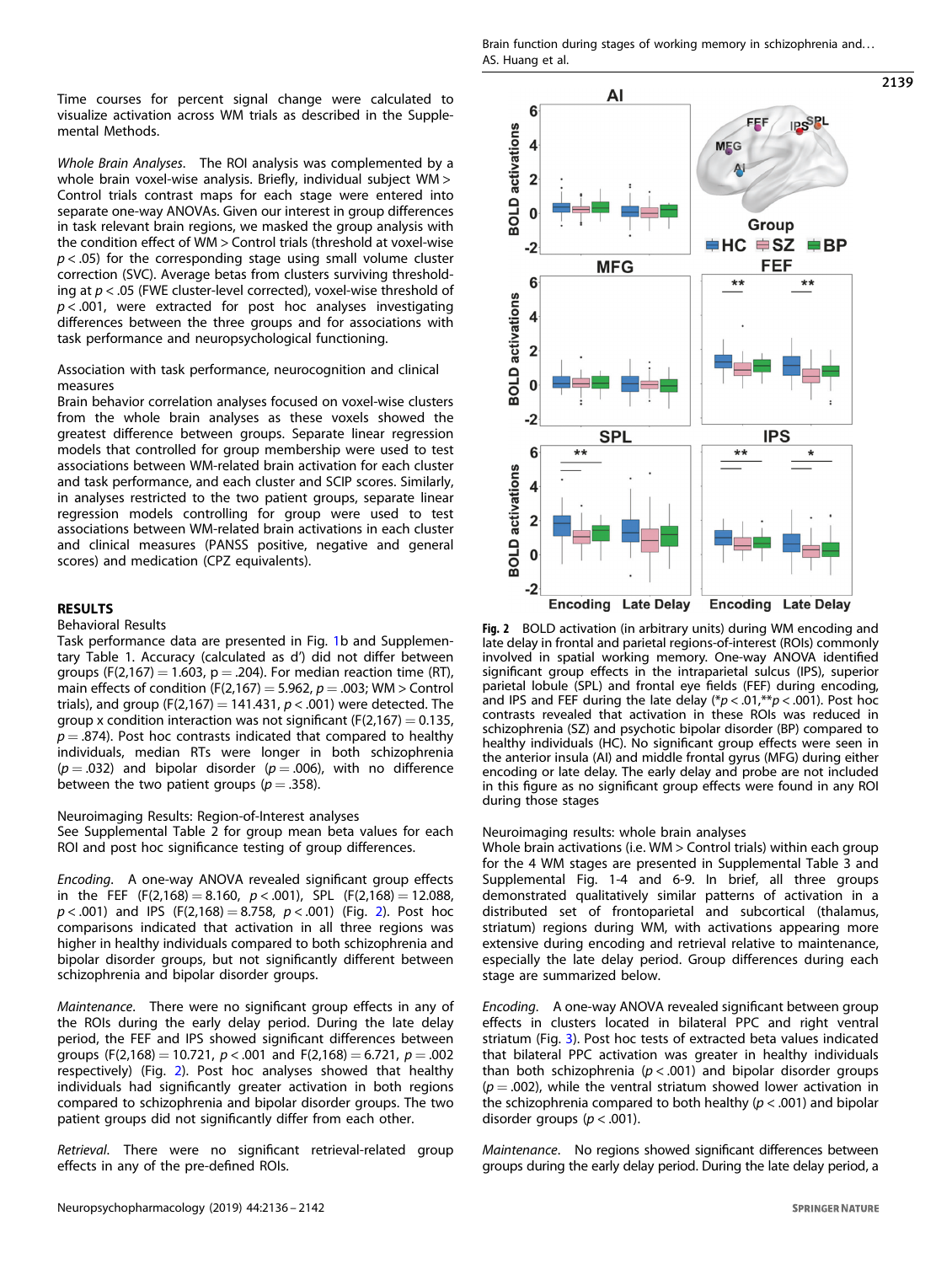Brain function during stages of working memory in schizophrenia and. . . AS. Huang et al.

<span id="page-4-0"></span>2140



Fig. 3 One-way ANOVA of working memory correct > control trial activation found group differences in the left and right posterior parietal cortex (PPC) and the right ventral striatum during encoding, and left frontal eye fields (FEF) during the late delay. Post hoc analyses performed on BOLD responses extracted from the clusters identified in the one-way ANOVA found both schizophrenia (SZ) and psychotic bipolar disorder (BP) groups exhibited reduced activation in bilateral PPC and left FEF, whereas only SZ demonstrated reduced activation in the right ventral striatum compared to both healthy individuals (HC) and BP ( $p < .01, **p < .001$ )

one-way ANOVA showed significant group effects in the left FEF (Fig. 3). Post hoc tests of extracted beta values showed that the healthy group showed greater activation than both the schizophrenia ( $p < .001$ ) and bipolar disorder ( $p < .001$ ) groups.

Retrieval. No regions showed significant group effects during retrieval.

For post hoc analyses of whole brain differences between individual groups see Supplemental Results and Supplemental Table 4. See Fig. 4 for visualization of working memory trial time courses.

Correlations between brain function, WM task performance and neuropsychological functioning

Encoding-related activation in the right PPC and right ventral striatum clusters showed an association with task accuracy independent of group ( $R_{\text{partial}} = .246$ ,  $p < .001$  and  $R_{\text{partial}} = .234$ ,  $p = 0.002$  respectively). Maintenance-related activation in the left FEF cluster also showed an association with task accuracy independent of group ( $R_{\text{partial}} = .170$ ,  $p = .027$ ). While the brain-behavior associations did not always reach significance within each diagnostic group, the direction of the associations were consistent and did not significantly differ across groups. With respect to general neuropsychological functioning, assessed with the SCIP, encoding-related activation in the right PPC showed an association with SCIP composite z-score, independent of group ( $R_{\text{partial}} = .155$ ,  $p = .045$ ). Exploratory analyses of correlations between activation in predefined ROIs indicate that encoding-, early delay- and late delay-



Fig. 4 Visualization of the time course of percent signal change (PSC) across working memory trials for the regions showing significant group effects in the whole brain analysis

related activation in the IPS, SPL and FEF were all positively associated with task performance (Supplemental Table 5).

Correlation between brain function, clinical symptomatology and medication

PANSS general score correlated negatively with encoding-related activation in the left PPC ( $R_{\text{partial}} = -0.208$ ,  $p = 0.028$ ), and maintenance-related activation in the left FEF ( $R_{\text{partial}} = -0.195$ ,  $p = 0.039$ ), independent of diagnosis. There were no other significant associations between brain activations and PANSS positive, negative, general scores or medication.

# **DISCUSSION**

WM is impaired in psychotic disorders, related to genetic risk for psychosis, and associated with functional outcome  $[3-8]$  $[3-8]$  $[3-8]$ . Relatively little is known about the neural correlates of specific WM stages in psychosis as most prior neuroimaging investigations used tasks that inherently mix encoding, maintenance, and retrieval and/or place significant demands on executive functions. To avoid these limitations, we used a DMTS spatial WM task well-suited to investigating separable WM stages with minimal executive function demands. Examination of a-priori defined ROIs identified reduced encoding- and maintenance-related activity in the PPC (IPS and SPL) and FEF in both schizophrenia and psychotic bipolar disorder. Complimentary whole brain analyses confirmed reduced activity in the PPC and FEF across psychotic disorders and revealed additional reduction in right ventral striatal activation during WM encoding that was specific to schizophrenia. Finally, activation in several regions that demonstrated reduced WM-related activation in psychosis, particularly the PPC, correlated with task performance and overall neuropsychological functioning.

At first glance, our results appear inconsistent with both the broader WM neuroimaging literature in psychosis and prior investigations using similar tasks, which have implicated PFC dysfunction in WM impairment. For example, a prior study using the same spatial WM paradigm reported reduced activation during WM maintenance in several PFC regions, including the dorsolateral PFC [\[19](#page-6-0)]. Similarly, Anticevic and colleagues [\[24](#page-6-0)] identified reduced activation in anterior insula, medial PFC, and dorsolateral PFC during both encoding and maintenance. Several factors might explain the discrepancy. First, we examined a slightly different set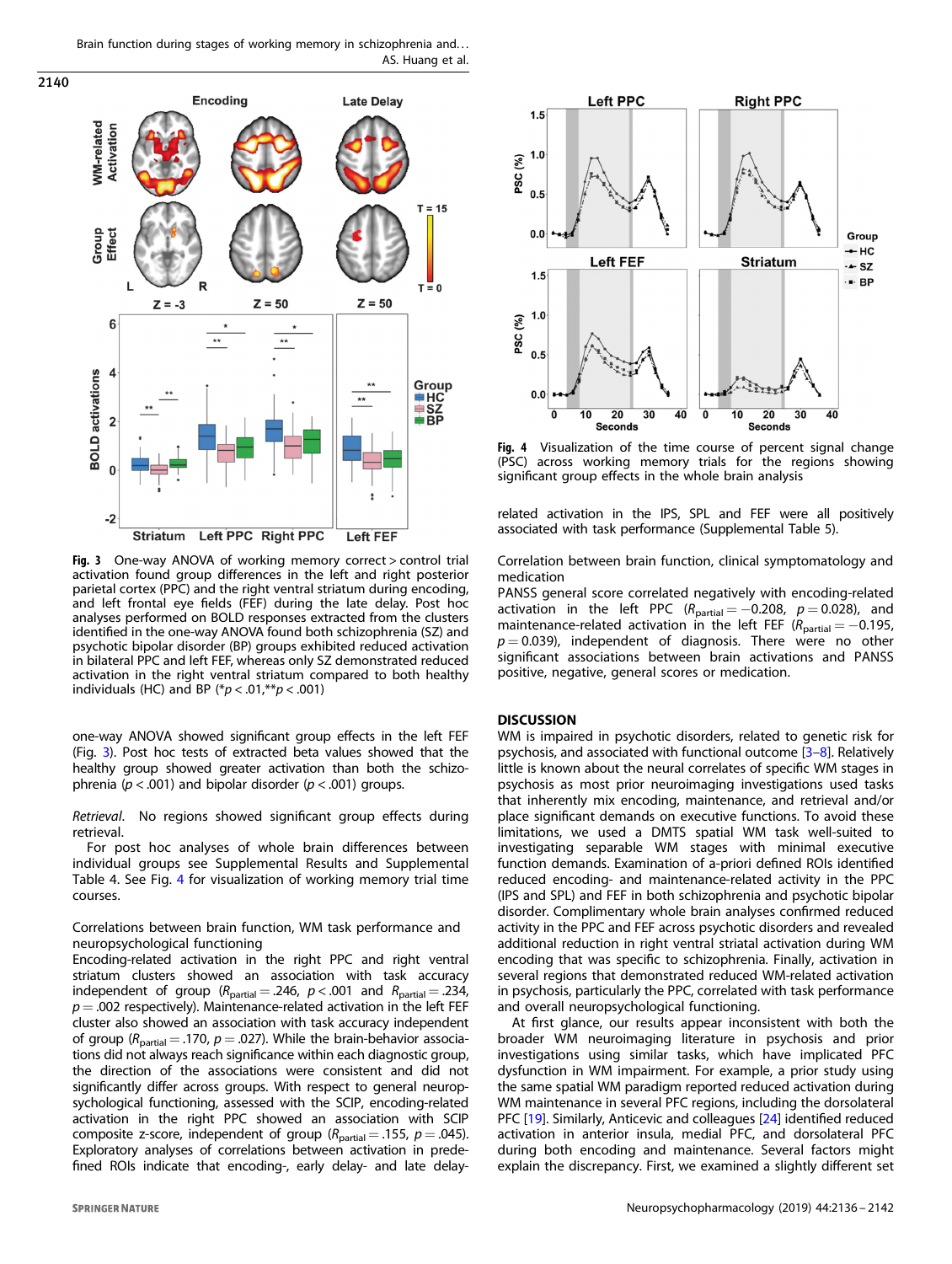of regions from previous studies, including two PPC regions (IPS and SPL) that were not examined in some prior studies that focused exclusively on PFC ROIs, therefore allowing us to find differences in parietal regions (e.g. [[19\]](#page-6-0)). Second, we isolated brain regions involved in WM by contrasting WM trials to a sensorimotor control condition rather than a low-level fixation baseline, which represents memory related activation independent of sensorimotor responses [\[19](#page-6-0), [24\]](#page-6-0). Finally, the sample sizes included in our study are much larger than most prior studies. For instance, the earlier study by Driesen and colleagues [\[19](#page-6-0)] included 12 healthy individuals and 14 individuals with psychosis, compared to 58 and 72 in the current investigation.

While our findings are somewhat at odds with PFC-centric models of WM impairment in psychosis, they dovetail nicely with evidence that the PPC plays a crucial role in encoding and maintaining visual information in WM [\[41](#page-6-0), [42\]](#page-6-0). Specifically, findings in healthy individuals suggest that the PFC is primarily involved in executive functions supporting higher order WM processes, such as rule maintenance and response inhibition, while the PPC is proposed to underlie the attention and storage components of WM [\[31\]](#page-6-0). A recent investigation of WM storage indicates that there may be distinct core deficits in schizophrenia, separately focused in PFC regions underlying executive function processes, and in the PPC supporting WM storage [[32\]](#page-6-0). Our results are consistent with this view, further indicating that this PPC impairment occurs early during the memory process, during initial encoding and maintenance. This is consistent with behavioral work suggesting that WM deficits are prominent during encoding and early maintenance stages of DMTS tasks [\[43\]](#page-6-0) and that attention capture by task irrelevant stimuli at encoding contribute to WM impairment in psychosis [[44\]](#page-6-0). Interestingly, PPC and FEF activations were associated with task performance; individuals with greater activation in these regions also showed greater task accuracy. This effect was independent of any mean group differences, suggesting that decreased activation in these regions in patients may drive differences in WM ability. Further, encodingrelated activation in the PPC was associated with general neuropsychological functioning. This finding is consistent with a previous report which showed that both healthy individuals and those with schizophrenia demonstrated an association between PPC function and MATRICS Consensus Cognitive Battery scores, another measure of general cognitive function [[32\]](#page-6-0) and is consistent with the view that PPC deficits have broader consequences on cognition in psychosis. While consistent with Hahn and colleagues [\[32\]](#page-6-0), our brain-behavior correlations were less robust, suggesting that parametric designs may better probe activation associated with general cognition.

The finding that psychotic bipolar disorder and schizophrenia demonstrate very similar deficits in WM network regions, with both groups demonstrating lower encoding- and maintenance-related activation in PPC and FEF, has important implications for understanding the etiology and treatment of WM impairment in psychotic disorders. In terms of etiology, these results suggest that across psychotic disorders, there are impairments in the neurobiological substrates supporting WM storage, indicating that executive function deficits are not the only commonality between different psychotic disorders. From a treatment perspective, our findings suggest that interventions targeting encoding and maintenance may be most effective, potentially paired with modern techniques that are able to enhance neural activity such as repeated transcranial magnetic stimulation (rTMS) [[45\]](#page-6-0). Moreover, evidence that PPC activation during WM correlates with broad neuropsychological functions suggests that interventions improving PPC dependent WM processes may generalize to other cognitive abilities.

The only brain region that differed between schizophrenia and psychotic bipolar disorder was the right ventral striatum. This region showed deficits in schizophrenia, but not psychotic bipolar disorder and this effect was only present at encoding. The ventral 2141

striatum is involved in reward and motivation behaviors [\[46](#page-6-0)] and is generally not considered part of the core WM network [[40](#page-6-0), [47\]](#page-6-0). It is possible that our finding of decreased striatal activation was associated with reduced motivation to encode in our schizophrenia group, though no group differences in mean performance were observed. However, we did find a positive correlation between task performance and activation, independent of group. The striatum has been conceptualized as important in the pathogenesis of cognitive symptoms in schizophrenia, particularly in association with the dopamine hypothesis [[48](#page-6-0)], and studies have shown decreased activation in schizophrenia compared with healthy individuals [[49\]](#page-6-0). In bipolar disorder, a meta-analysis found a similar region in the left ventral striatum that showed greater activation compared with healthy individuals across a host of functional neuroimaging paradigms that included cognitive, affective and reward based tasks [[50](#page-6-0)]. Ventral striatal differences may also be due to increased baseline activation or an effect of antipsychotic medication, although the difference between patient groups persisted after adjusting for medication dosage.

Our study has several limitations that must be considered when interpreting the results. Notably, the paradigm used in this study was chosen to minimize executive control requirements to better investigate specific stages of WM relatively independently of executive functions. Consequently, the fact that we did not find significant impairment in PFC activations does not imply that PFC functions are intact. To the contrary, there is abundant evidence that PFC recruitment during executive cognitive tasks is abnormal in psychosis [\[16](#page-6-0), [17](#page-6-0)]. Another limitation was that we did not include the ventrolateral PFC in our analysis, a region that is commonly considered part of the WM network, and has been investigated in previous DMTS designs [[19,](#page-6-0) [24\]](#page-6-0). We chose to exclude the ventrolateral PFC from our ROI analyses as it did not show a significant condition effect (i.e. WM > Control trials during the early delay) across subjects. In addition, our task did not allow us to separate true encoding from early maintenance due to our choice of sequential stimulus presentation. A task using simultaneous stimulus presentation, such as Hahn and colleagues [[32\]](#page-6-0) used, with separable working memory stages would be better suited to address differences between encoding and early maintenance. Also, we only examined correct WM trials, therefore, to accurately estimate first-level GLM parameters, we excluded our lower performing participants. This may affect how representative our samples were. Finally, most of our individuals with schizophrenia and psychotic bipolar disorder were medicated (Supplementary Table 6), and less stringent substance use disorder exclusion criteria were used for individuals with psychotic disorder, therefore we cannot rule out the effect of medication or substance use on our results.

In conclusion, our findings highlight the importance of brain areas outside the dorsolateral PFC, primarily FEF and PPC, in WM impairment in both schizophrenia and psychotic bipolar disorder. Interventions targeting these regions and specific WM processes, encoding and maintenance in particular, may be fruitful avenues to pursue for treating cognitive impairment in psychotic disorders.

#### FUNDING AND DISCLOSURE

This work was supported by NIMH grant R01 MH102266 (awarded to NDW), the Charlotte and Donald Test Fund, the Jack Martin, MD, Research Professorship in Psychopharmacology (awarded to JUB), the Vanderbilt Psychiatric Genotype/Phenotype Project, and the Vanderbilt Institute for Clinical and Translational Research (through grant 1-UL-1-TR000445 from the National Center for Research Resources/NIH). JUB was partially supported by a Merit award (No. CX001226). This work was conducted in part using the resources of the Advanced Computing Center for Research and Education at Vanderbilt University, Nashville, TN. No commercial support was received for the preparation of this manuscript. The authors declare no competing interests.